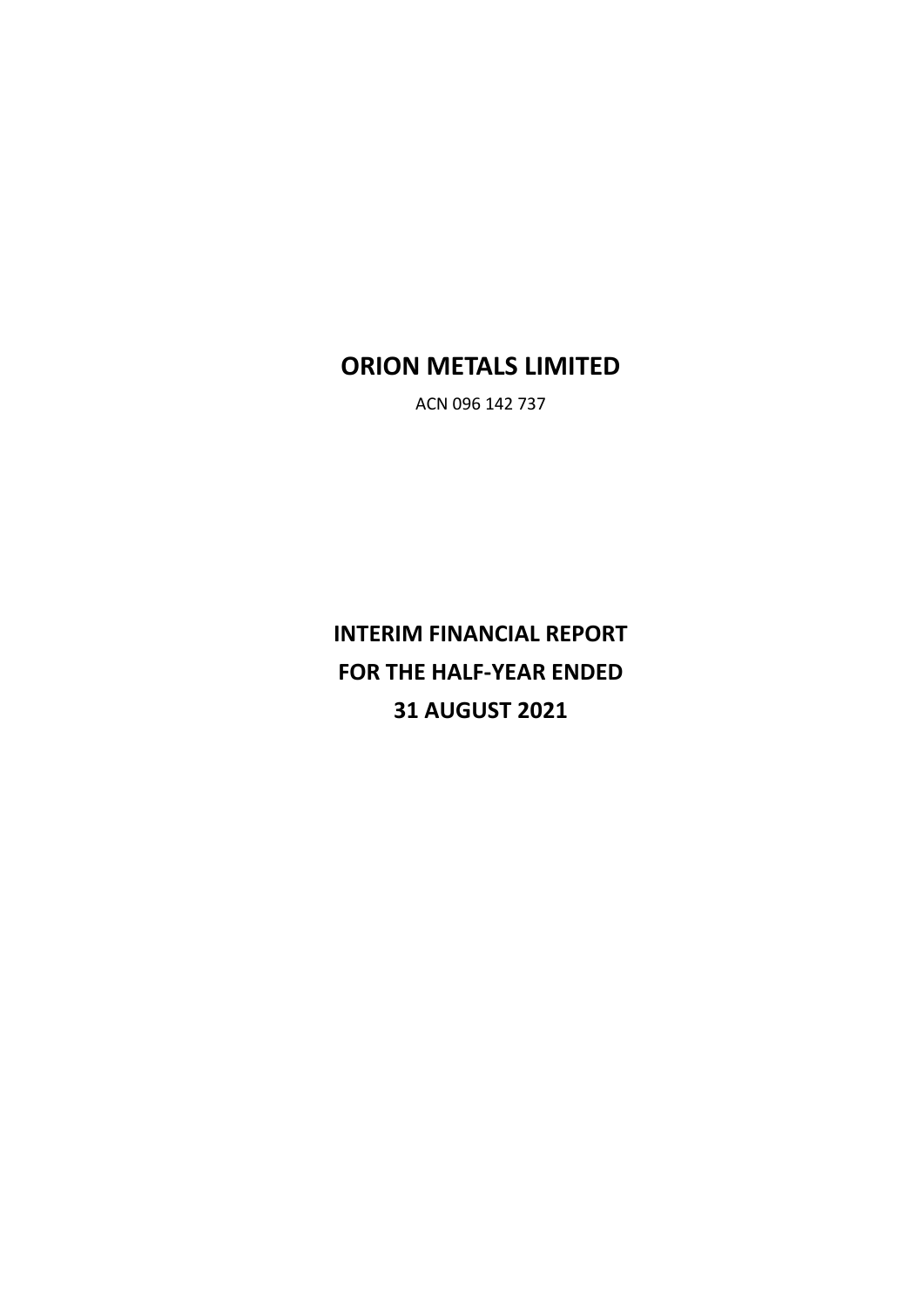| <b>Contents</b>                                                         | Page No. |
|-------------------------------------------------------------------------|----------|
| Corporate information                                                   | 2        |
| Directors' report                                                       | 3        |
| Auditor's independence declaration                                      | 5        |
| Half-year interim financial report                                      |          |
| <b>Consolidated Statement of Financial Position</b>                     | 6        |
| Consolidated Statement of Profit or Loss and Other Comprehensive Income | 7        |
| Consolidated Statement of Changes in Equity                             | 8        |
| <b>Consolidated Statement of Cash Flows</b>                             | 9        |
| Notes to the interim financial report                                   | 10       |
| Directors' declaration                                                  | 14       |
| Independent auditor's review report                                     | 15       |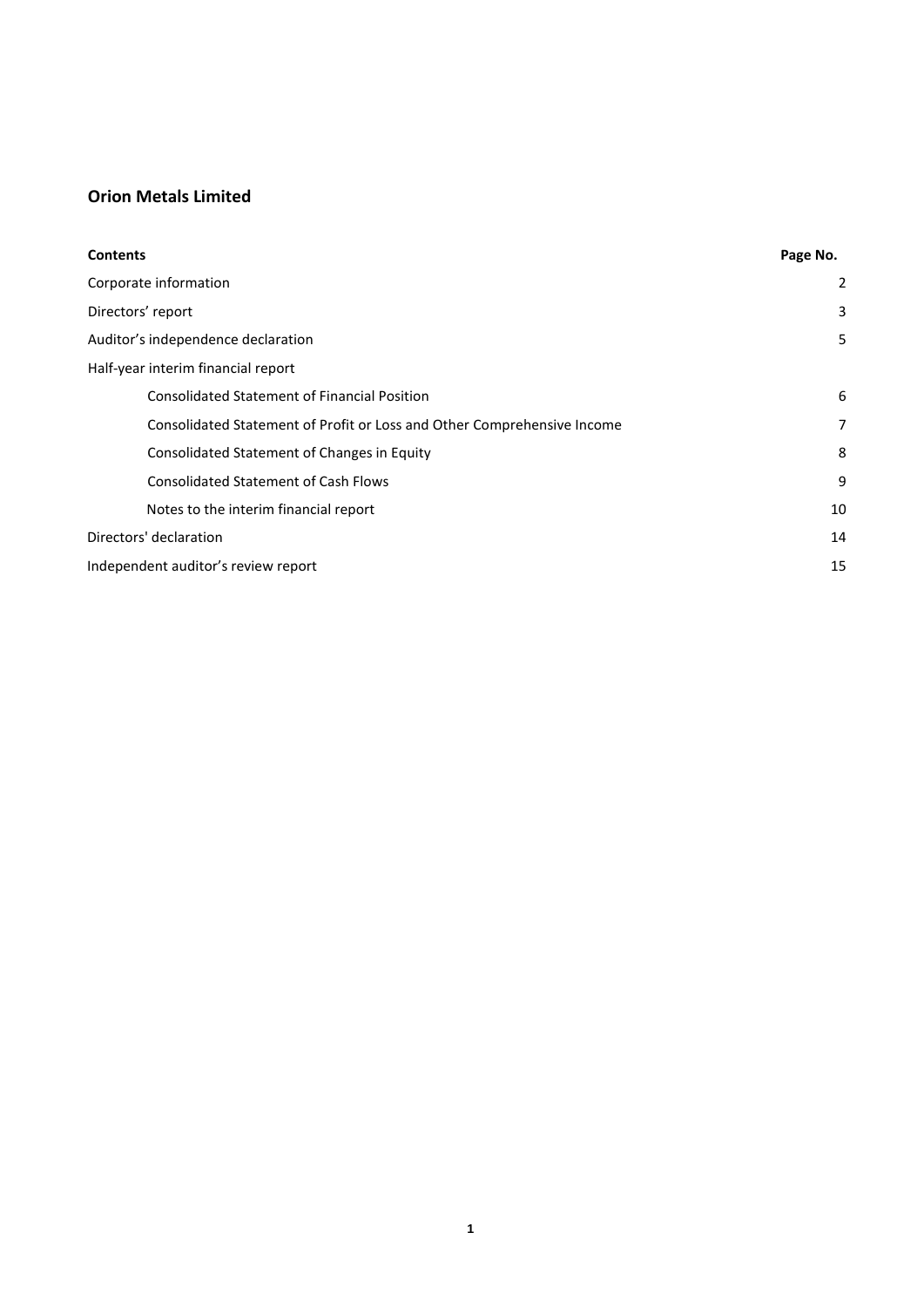# **Corporate information**

| <b>Directors</b>              | Dr Yi Yang (Chairman, Non-Executive Director)<br>Dr Feng Wu (Executive Director)<br>Mr Yu Zhou (Non-Executive Director)<br>Mr Bin Cai (Executive Director/CFO) |
|-------------------------------|----------------------------------------------------------------------------------------------------------------------------------------------------------------|
| <b>Company Secretary</b>      | <b>Bill Lyne</b>                                                                                                                                               |
| <b>Registered Office</b>      | 221 Jesmond Road<br>Fig Tree Pocket<br>Queensland 4069                                                                                                         |
| <b>Contact Details</b>        | GPO Box 7115<br>Brisbane Qld 4001                                                                                                                              |
|                               | Phone: +61 413 976 908<br>Email: admin@orionmetals.com.au                                                                                                      |
| Share Registry                | Link Market Services Limited<br>Level 21<br>10 Eagle Street<br>Brisbane Qld 4000<br>Telephone: +61 2 8280 7111<br>Facsimile: +61 2 9287 0303                   |
| Auditor                       | <b>BDO Audit Pty Ltd</b><br>Level 10<br>12 Creek Street<br>Brisbane Qld 4000<br>Telephone: + 61 7 3237 5999<br>Facsimile: + 61 7 3221 9227                     |
| Lawyers                       | Ashurst Australia<br>Level 38,<br>Riverside Centre,<br>123 Eagle Street,<br>Brisbane QLD 4000<br>Telephone: +61 7 3259 7000<br>Facsimile: +61 7 3259 7111      |
| <b>Stock Exchange Listing</b> | Orion Metals Limited shares are quoted on the Australian Securities Exchange<br>under the code 'ORM'                                                           |
| Website                       | www.orionmetals.com.au                                                                                                                                         |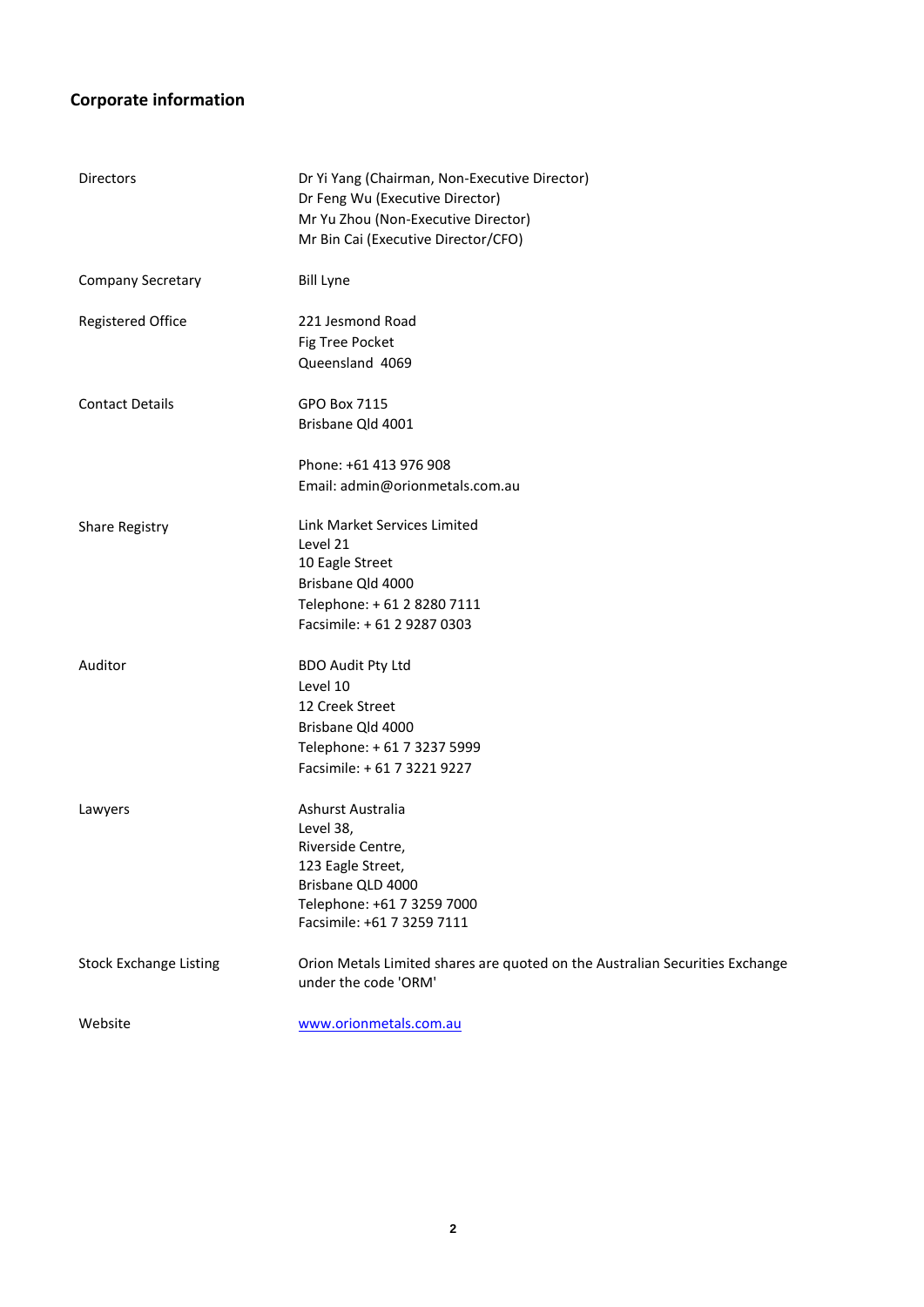## **Directors' report**

The Directors of Orion Metals Limited ('Orion', 'ORM' or 'the Company') submit herewith the interim financial report of the Company for the half-year ended 31 August 2021.

## **Directors**

The names and details of the Directors of the Company in office during the half-year and until the date of this report are:

Dr Yi Yang (Non-Executive Chairman, Non-Executive Director) Dr Feng Wu (Executive Director) Bo Wang (Non-Executive Director) – resigned 11 March 2021 Yu Zhou (Non-Executive Director) – appointed 11 March 2021 Bin Cai (Executive Director/CFO)

## **Principal activities**

The principal activity of the Company during the period was exploration for rare earth metals and gold.

## **Review of operations**

The Company recorded a loss after tax of \$381,742 for the half-year ended 31 August 2021 (31 August 2020: \$255,966). Exploration and Evaluation expense during the half-year was \$45,125 (2019: \$28,830).

The Company's only exploration project is now Top Camp and no on-ground exploration activities were conducted there during the half-year period. The Company has continued to assess the project to maintain the tenements in good standing.

### *Exploration activities:*

There was no on-ground exploration conducted this half-year by Orion.

Orion's exploration activities remain tightly constrained at the Top Camp project while the Company's Board of Directors decides on exploration objectives and strategy.

## *Top Camp Project*

### *Gold and Copper*

Located 40km south west of Cloncurry in Queensland, the Top Camp Project consists of 4 granted mining leases. All the leases are 100% ORM held. The Project is considered prospective for IOCG (iron oxide copper gold) type deposits and has alluvial gold potential.

During the current reporting period the Queensland Department of Resources ("QDoR") has accepted renewal applications for ML 2786, ML 2785 and ML 2792 for additional terms to expire 28 February 2026. ML 2764 is due to expire 31 January 2025.

Orion entered into a Sale of Tenements Agreement with Mayfair Corporations Group Pty Ltd ("Mayfair") on 13 July 2021 in respect of the sale and purchase of the 4 mining leases comprising the Top Camp Project for \$500,000 purchase price.

Sale of the Top Camp tenements was approved by shareholders at the Company's Annual General Meeting ("AGM") held on 14 July 2021.

A transfer application for the tenements to Mayfair has been received by QDoR – and is currently being processed by them – with the mining lease renewals to proceed once the transfer application is approved.

### **Corporate**

There have been no material corporate activities or changes during the half-year period ended 31 August 2021, or since that date, other than as stated in this report.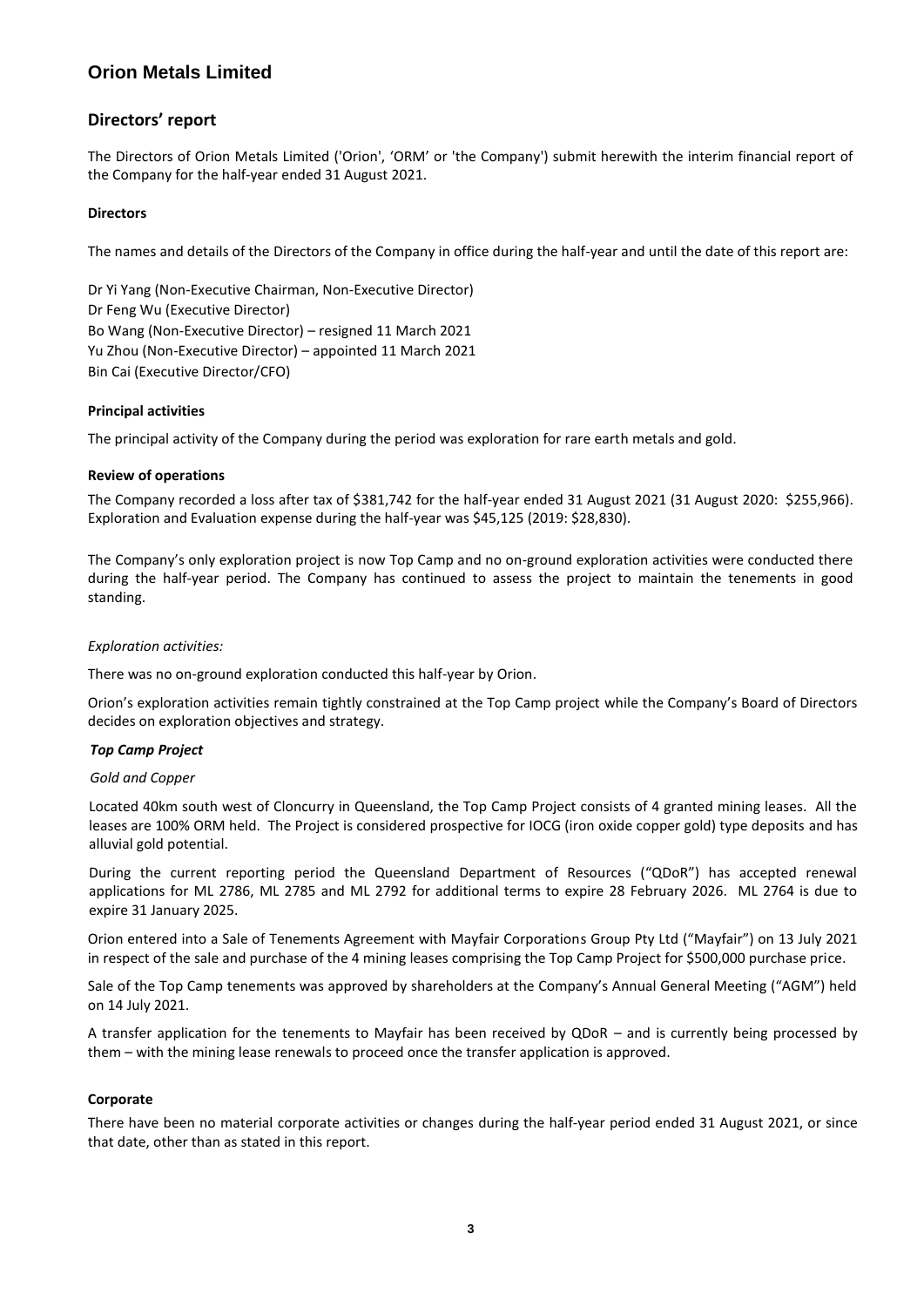On 11 March 2021 Mr Bo Wang, who was an independent Non-Executive Director since July 2016, resigned due to other commitments and to pursue other activities. In his place the Board has appointed Mr Yu Zhou as a Non-Executive Director.

The Company's Annual General Meeting was held on 14 July 2021 at which all resolutions were passed on a poll. The resolutions included confirmation of Yu Zhou's appointment and approval for sale of the Top Camp Project.

During the period the Company's Registered Office and Principal Place of Business have been relocated from Calamvale to Fig Tree Pocket in suburban Brisbane, and the Company's telephone number has changed.

With the sale of the Top Camp Project the Directors have continued to concentrate on investigating the acquisition of new assets to further increase value for the benefit of all shareholders and to source alternative funding arrangements to the support currently being provided by major shareholder Excellence Holdings HK Limited ("EHHK") and other parties. To this end, the Company has mandated professional advisors to assist and advise the Company on investment opportunities in mining or exploration assets that are in a more advanced or developed stage as well as any further capital raising that may be required by the Company to support its future activities.

### **Subsequent events**

No matters or circumstances have arisen since the end of the half-year period which significantly affect the operations of the consolidated entity, the results of those operations or the state of affairs of the consolidated entity in the period under review other than as noted below.

EHHK has since period-end provided another loan of \$60,000 to the Company, making a total of \$125,000 in loans from this shareholder. All loans are at zero interest rate, unsecured and for no fixed term.

## **Auditor's independence declaration**

The auditor's independence declaration is included on page 5 of the interim financial report.

Signed in accordance with a resolution of directors.

Mr. Bin Cai Director

Brisbane, 10 November 2021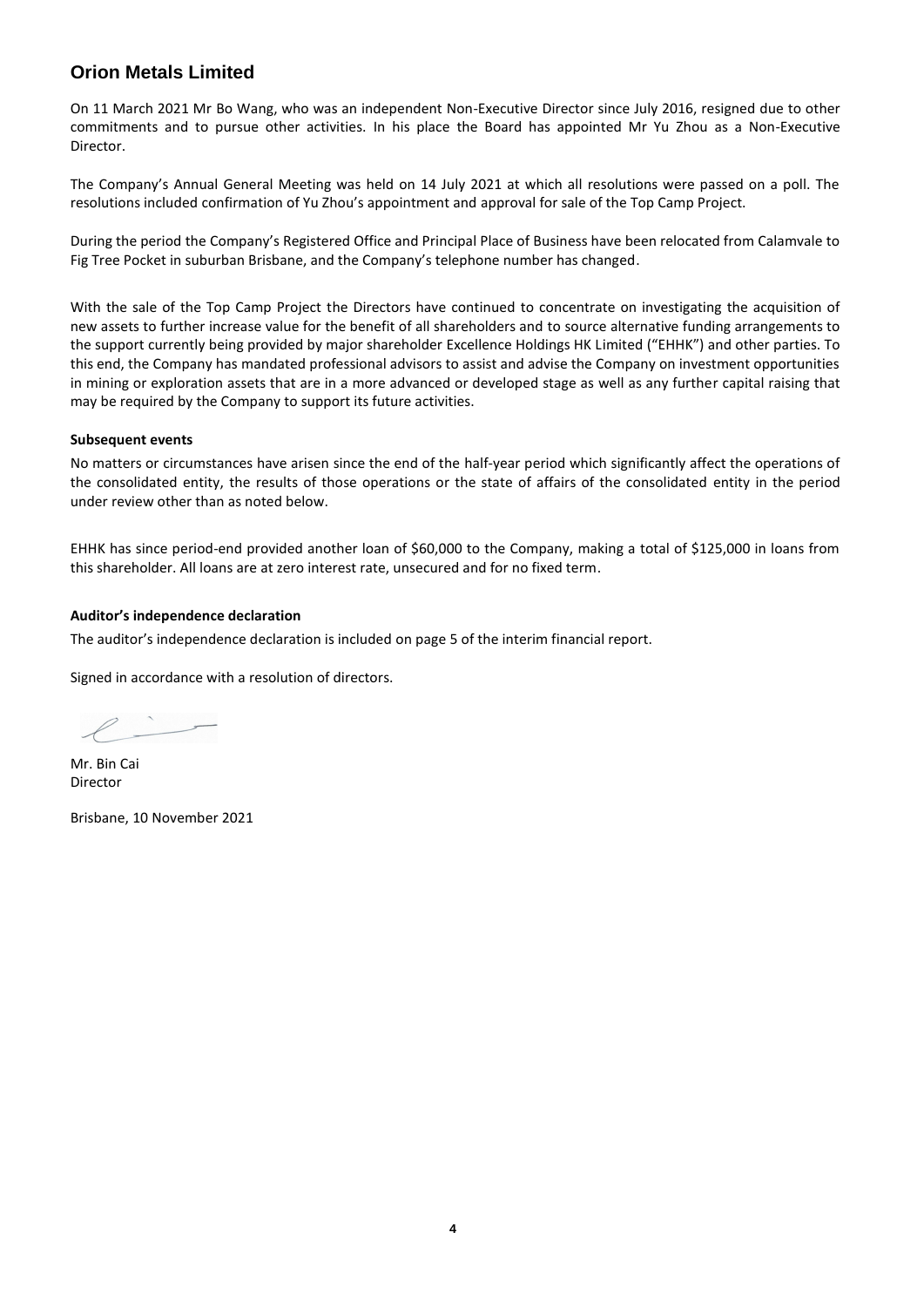

Tel: +61 7 3237 5999 Fax: +61 7 3221 9227 **www.bdo.com.au**

Level 10, 12 Creek St Brisbane QLD 4000 GPO Box 457 Brisbane QLD 4001 Australia

## **DECLARATION OF INDEPENDENCE BY C K HENRY TO THE DIRECTORS OF ORION METALS LIMITED**

As lead auditor for the review of Orion Metals Limited for the half-year ended 31 August 2021, I declare that, to the best of my knowledge and belief, there have been:

- 1. No contraventions of the auditor independence requirements of the *Corporations Act 2001* in relation to the review; and
- 2. No contraventions of any applicable code of professional conduct in relation to the review.

This declaration is in respect of Orion Metals Limited and the entities it controlled during the period.

**C K Henry** Director

**BDO Audit Pty Ltd**

Brisbane, 10 November 2021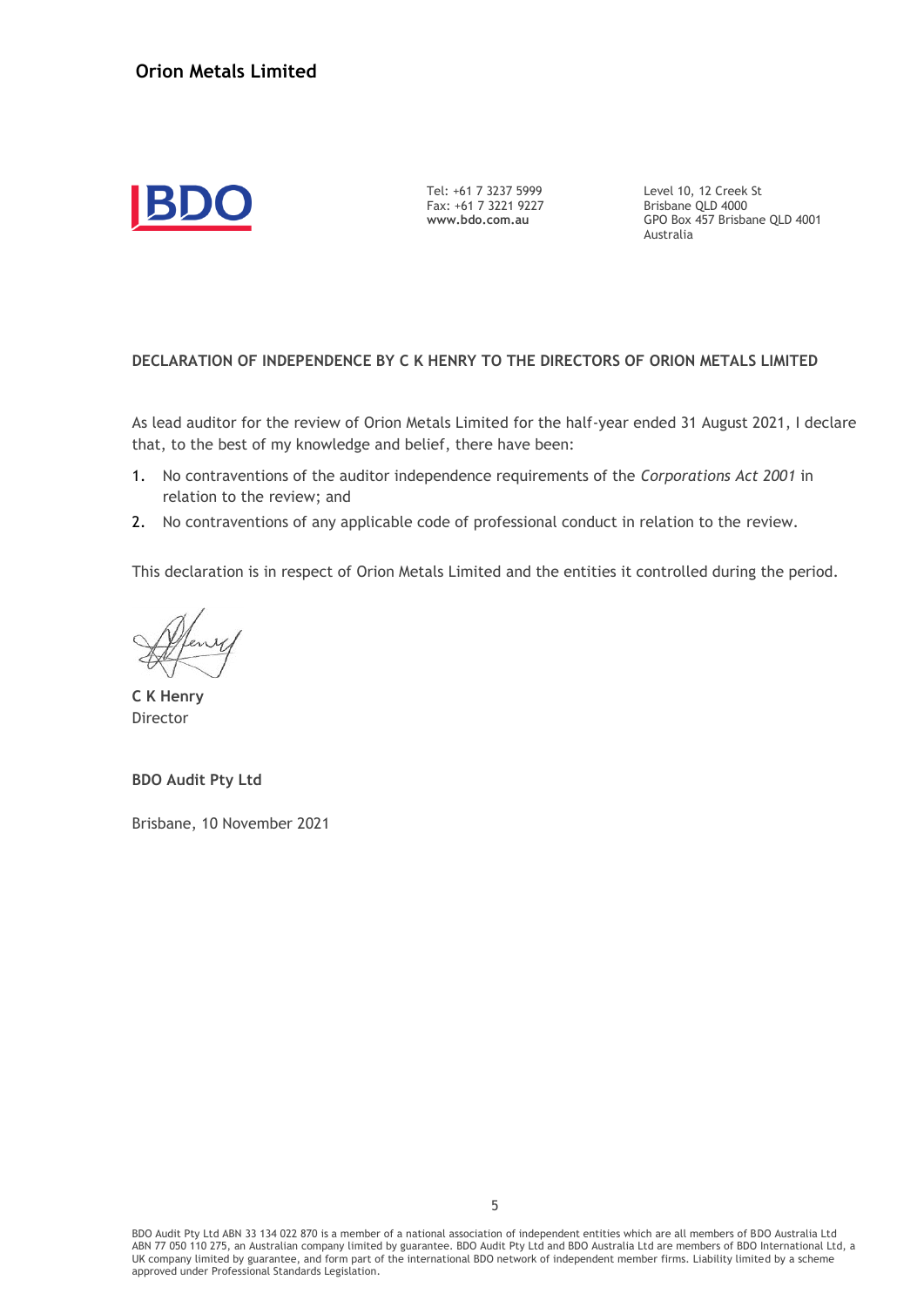# **Consolidated statement of financial position As at 31 August 2021**

|                                      | <b>Note</b> | \$<br>31 August<br>2021 | \$<br>28 February<br>2021 |
|--------------------------------------|-------------|-------------------------|---------------------------|
| <b>Current assets</b>                |             |                         |                           |
| <b>Cash and cash equivalents</b>     |             | 38,406                  | 70,488                    |
| <b>Other current assets</b>          |             | 37,186                  | 18,875                    |
| <b>Total current assets</b>          |             | 75,592                  | 89,363                    |
| <b>Total assets</b>                  |             | 75,592                  | 89,363                    |
| <b>Current liabilities</b>           |             |                         |                           |
| <b>Trade and other payables</b>      |             | 898,479                 | 826,281                   |
| <b>Employee benefits</b>             |             | 176,084                 | 95,311                    |
| <b>Total current liabilities</b>     |             | 1,074,563               | 921,592                   |
| <b>Non-Current Liabilities</b>       |             |                         |                           |
| <b>Related party payables</b>        | 4           | 215,000                 |                           |
| <b>Total Non-Current Liabilities</b> |             | 215,000                 |                           |
| <b>Total liabilities</b>             |             | 1,289,563               | 921,592                   |
| <b>Net liabilities</b>               |             | (1, 213, 971)           | (832, 229)                |
| <b>Equity</b>                        |             |                         |                           |
| <b>Issued capital</b>                | 5           | 15,547,717              | 15,547,717                |
| <b>Options reserve</b>               |             | 467,838                 | 467,838                   |
| <b>Accumulated losses</b>            |             | (17,229,526)            | (16, 847, 784)            |
| <b>Total deficit</b>                 |             | (1, 213, 971)           | (832, 229)                |
|                                      |             |                         |                           |

The above consolidated statement of financial position should be read in conjunction with the accompanying notes.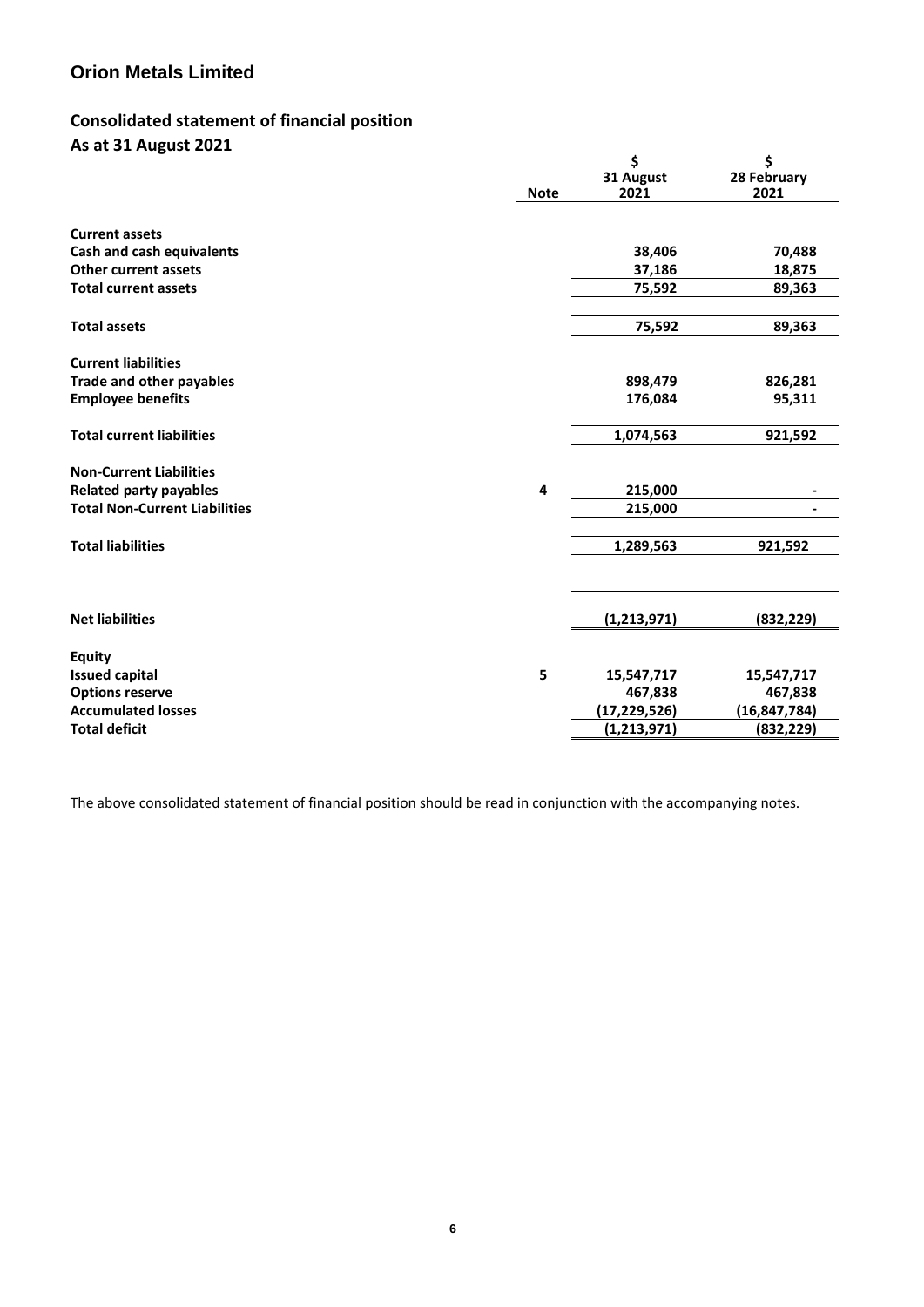# **Consolidated statement of profit or loss and other comprehensive income**

# **For the half-year ended 31 August 2021**

|                                               |              | \$         | \$         |
|-----------------------------------------------|--------------|------------|------------|
|                                               | <b>Notes</b> | 2021       | 2020       |
| Other income                                  | 6            |            | 15,288     |
| Share Registry expenses and listing fees      |              | (20, 507)  | (24, 471)  |
| Salaries, wages and fees                      |              | (270,009)  | (178, 563) |
| Other administrative expenses                 |              | (46, 101)  | (39, 393)  |
| Exploration and evaluation expenses           |              | (45, 125)  | (28, 830)  |
|                                               |              | (381, 742) | (255,969)  |
|                                               |              |            |            |
| Finance income                                |              |            | 3          |
| Finance costs                                 |              |            |            |
| Net finance income/(costs)                    |              |            | 3          |
| Profit/(Loss) before income tax               |              | (381, 742) | (255, 966) |
| Income tax expense                            |              |            |            |
| Profit/(loss) after income tax                |              | (381, 742) | (255, 966) |
| Other comprehensive income                    |              |            |            |
| Other comprehensive income, net of income tax |              |            |            |
| Total comprehensive income for the period     |              | (381, 742) | (255, 966) |
| Loss attributable to:                         |              |            |            |
| Owners of the Company                         |              | (381, 742) | (255, 966) |
|                                               |              |            |            |
| Total comprehensive income attributable to:   |              |            |            |
| Owners of the Company                         |              | (381, 742) | (255, 966) |
| <b>Earnings per share</b>                     |              |            |            |
| Basic earnings per share                      |              | \$(0.0007) | \$(0.0005) |
| Diluted earnings per share                    |              | \$(0.0007) | \$(0.0005) |
|                                               |              |            |            |

The above consolidated statement of profit or loss and other comprehensive income should be read in conjunction with the accompanying notes.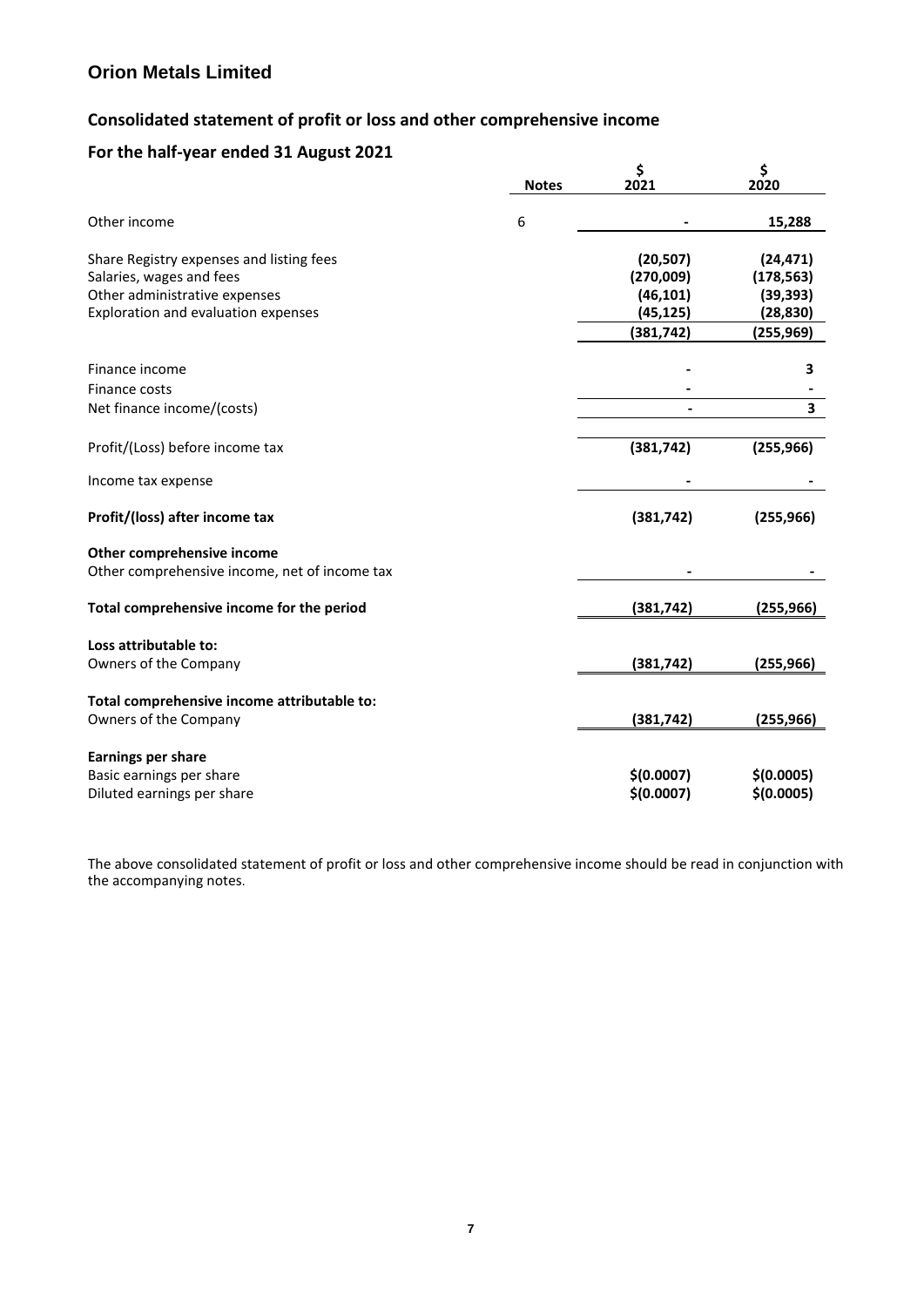# **Consolidated statement of changes in equity For the half-year ended 31 August 2021**

|                                                                                             | <b>Issued</b><br>capital | <b>Options</b><br>reserve | Accumulated<br><b>Losses</b> | <b>Total</b> |
|---------------------------------------------------------------------------------------------|--------------------------|---------------------------|------------------------------|--------------|
|                                                                                             | \$                       | \$                        | \$                           | \$           |
| <b>Balance at 1 March 2021</b>                                                              | 15,547,717               | 467,838                   | (16, 847, 784)               | (832, 229)   |
| Net loss                                                                                    |                          |                           | (381, 742)                   | (381, 742)   |
| Other comprehensive income                                                                  |                          |                           |                              |              |
| <b>Total comprehensive income</b>                                                           |                          |                           | (381,742)                    | (381,742)    |
| Transactions with owners, recorded directly in equity<br>Shares issued during the half-year |                          |                           |                              |              |
| <b>Balance at 31 August 2021</b>                                                            | 15,547,717               | 467,838                   | (17,229,526)                 | (1,213,971)  |
| <b>Balance at 1 March 2020</b>                                                              |                          |                           |                              |              |
|                                                                                             | 15,372,717               | 467,838                   | (16, 623, 210)               | (782, 655)   |
| Net loss                                                                                    |                          |                           | (255, 966)                   | (255, 966)   |
| Other comprehensive income                                                                  |                          |                           |                              |              |
| <b>Total comprehensive income</b>                                                           |                          |                           | (255,966)                    | (255,966)    |
| Transactions with owners, recorded directly in equity                                       |                          |                           |                              |              |
| Shares issued during the half-year                                                          | 21,000                   |                           |                              | 21,000       |
| Balance at 31 August 2020                                                                   | 15,393,717               | 467,838                   | (16, 879, 176)               | (1,017,621)  |
|                                                                                             |                          |                           |                              |              |

The above consolidated statement of changes in equity should be read in conjunction with the accompanying notes.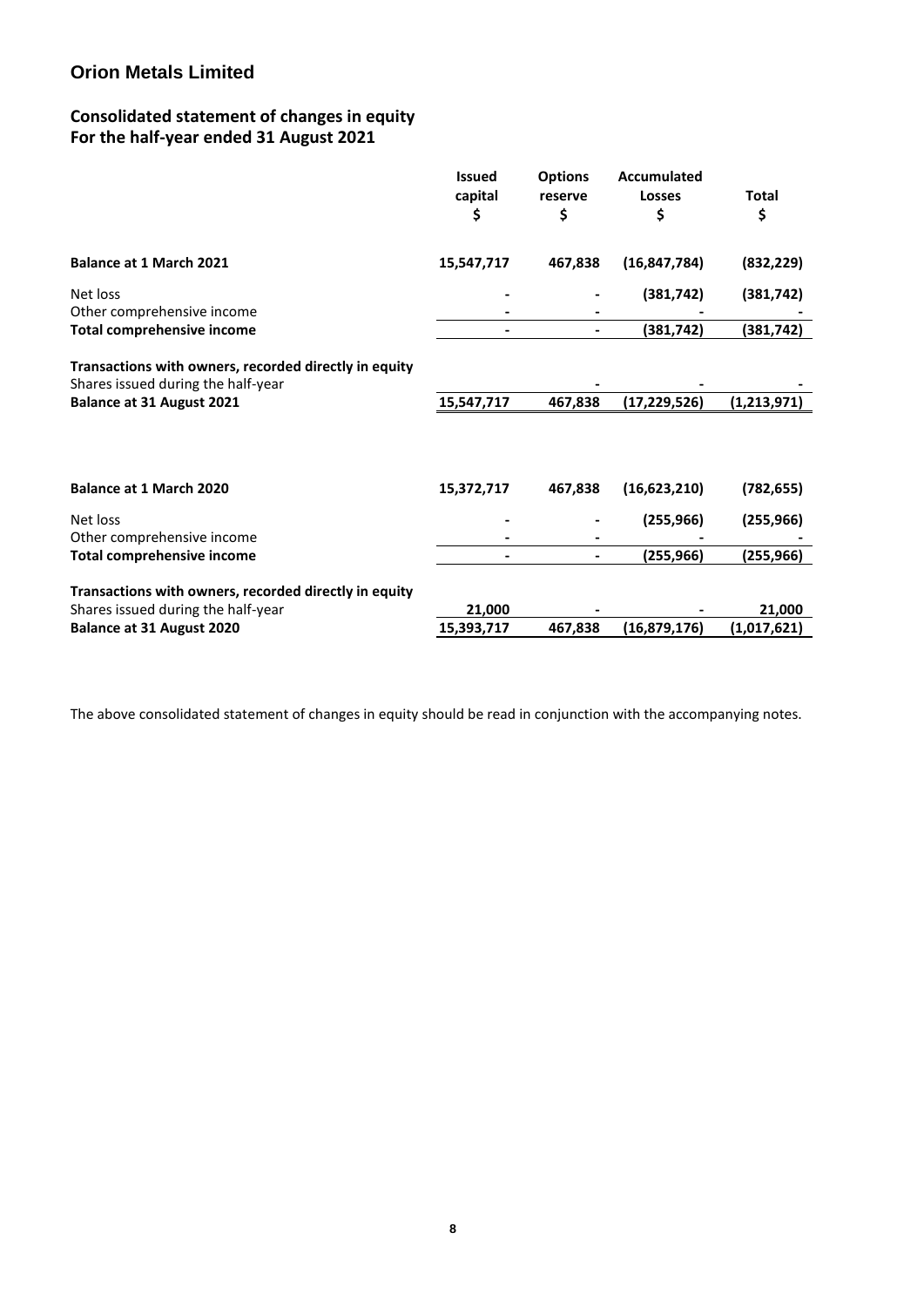# **Consolidated statement of cash flows For the half-year ended 31 August 2021**

|                                                                 | 2021       | 2020       |
|-----------------------------------------------------------------|------------|------------|
| Cash flows from operating activities                            |            |            |
| Receipts from other income & GST                                | 15,273     | 15,466     |
| Payments to suppliers and employees                             | (197, 355) | (178, 628) |
| Interest received                                               |            | 3          |
| Net cash used in operating activities                           | (182, 082) | (163, 159) |
| Cash flows from investing activities                            |            |            |
| Payments for exploration and evaluation assets                  |            |            |
| Net cash used in investing activities                           |            |            |
| Cash flows from financing activities                            |            |            |
| Proceeds from the issue of share capital                        |            | 21,000     |
| Proceeds from borrowings                                        | 150,000    | 99,000     |
| Share issue costs                                               |            |            |
| Net cash provided by/(used) by financing activities             | 150,000    | 120,000    |
| Net increase/(decrease) in cash and cash equivalents            | (32,082)   | (43, 159)  |
| <b>Cash and cash equivalents</b>                                |            |            |
| at the beginning of the half-year                               | 70,488     | 55,376     |
| <b>Cash and cash equivalents</b><br>at the end of the half-year | 38,406     | 12,217     |

The above consolidated statement of cash flows should be read in conjunction with the accompany notes.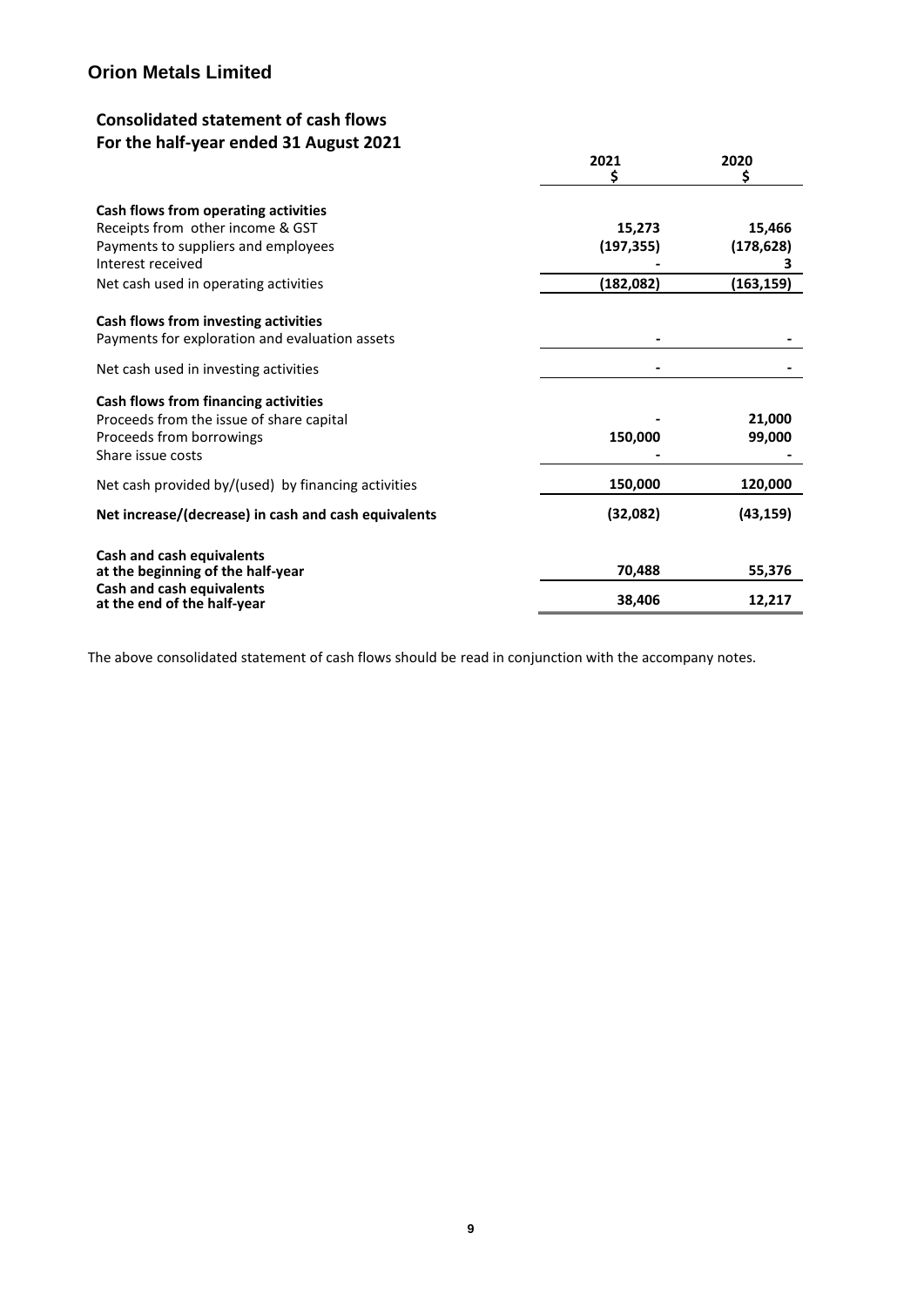# **Notes to interim finanical report for the half-year ended 31 August 2021**

| <b>Note</b>    | <b>Contents</b>                                      | Page No. |
|----------------|------------------------------------------------------|----------|
| $\mathbf{1}$   | Basis of preparation                                 | 11       |
| $\overline{2}$ | <b>Operating segments</b>                            | 11       |
| 3              | Going concern                                        | 11       |
| 4              | Related party payables                               | 12       |
| 5              | Contributed equity                                   | 12       |
| 6              | Other income                                         | 12       |
| 7              | Contingent liabilities                               | 12       |
| 8              | Events subsequent to the end of the reporting period | 13       |
| 9              | Related parties                                      | 13       |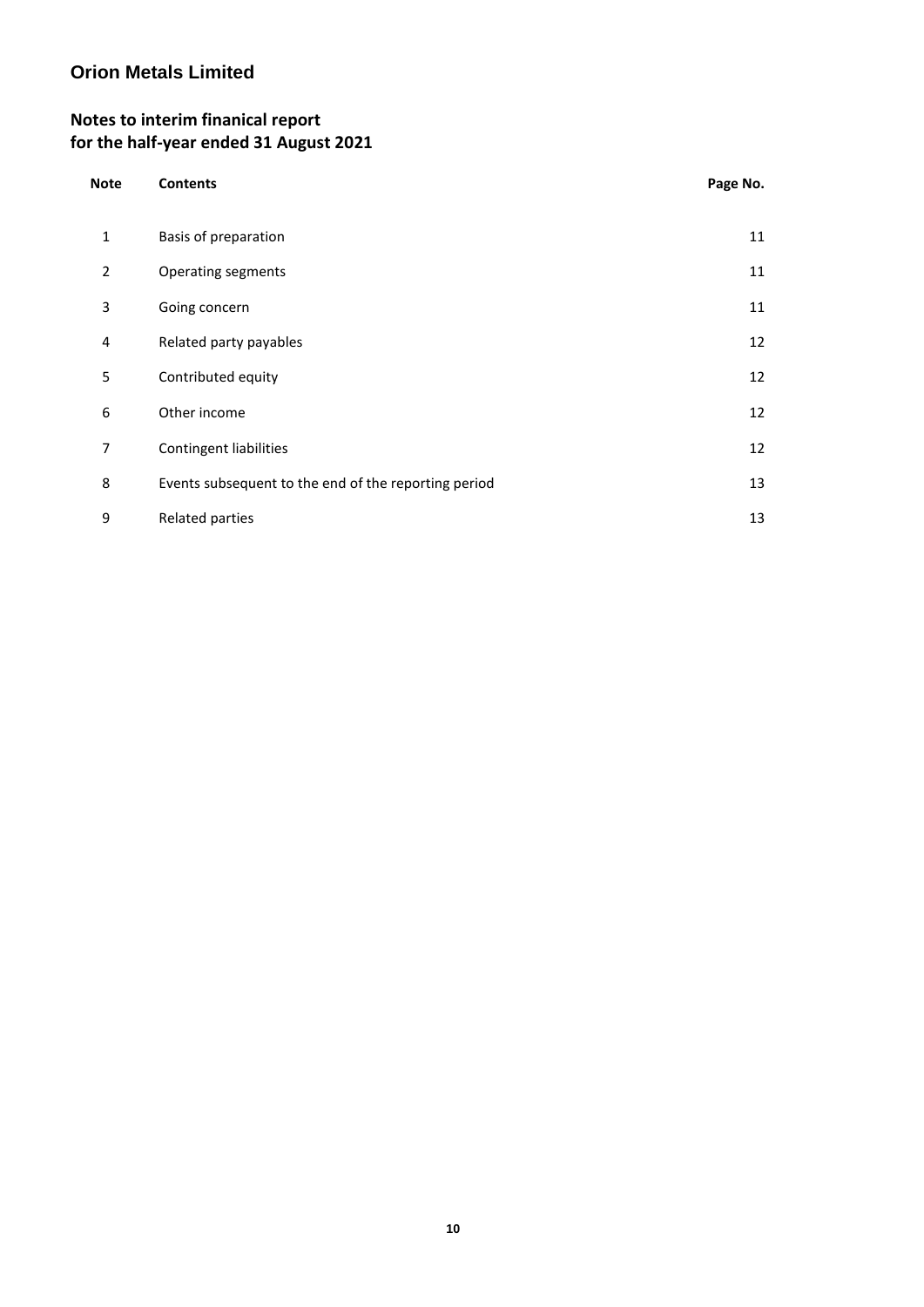### **1 Basis of preparation**

Orion Metals Limited is domiciled in Australia. The consolidated interim financial report of the company as at and for the 6 months ended 31 August 2021 comprises the company and its controlled entities. The company is a for-profit entity.

These general purpose financial statements for the interim half-year reporting period ended 31 August 2021 have been prepared in accordance with requirements of the *Corporations Act 2001* and Australian Accounting Standard AASB 134: Interim Financial Reporting. The historical cost basis has been used.

These half-year financial statements do not include all the notes of the type normally included in annual financial statements and therefore cannot be expected to provide as full an understanding of the financial performance, financial position and financing and investing activities of the consolidated entity as the full financial statements. Accordingly, these half-year financial statements are to be read in conjunction with the annual financial statements for the year ended 28 February 2021 and any public announcements made by Orion Metals Limited during the half-year reporting period in accordance with the continuous disclosure requirements of the Corporations Act 2001.

The recent coronavirus pandemic (COVID-19) has not impacted on Orion Metals' operations.

The consolidated entity has adopted all of the new, revised or amending Accounting Standards and Interpretations issued by the Australian Accounting Standards Board ('AASB') that are mandatory for the current reporting period. There has been no material impact of adoption of any new standards. There are no standards that are not yet effective that would be expected to have a material impact on the entity in the current or future reporting periods and on foreseeable future transactions. The same accounting policies and methods of computation have generally been followed in these half-year financial statements as compared with the most recent annual financial statements.

## **2 Operating segments**

## *Identification of reportable operating segments*

The consolidated entity has identified its operating segments based on the internal reports that are reviewed and used by the board of directors (chief operating decision makers) in assessing performance and determining the allocation of resources. The consolidated entity is managed primarily on a geographic basis, that is, the location of the respective areas of interest (tenements) in Australia.

Operating segments are determined on the basis of financial information reported to the board which is at the consolidated entity level. The consolidated entity does not have any products/services it derives revenue from.

Accordingly, management currently identifies the consolidated entity as having only one reportable segment, being exploration for predominantly gold and rare earth metals (REE). There have been no changes in the operating segments during the period. Accordingly, all significant operating decisions are based upon analysis of the consolidated entity as one segment. The financial results from this segment are equivalent to the financial statements of the consolidated entity as a whole.

### **3 Going concern**

The financial statements have been prepared on a going concern basis which contemplates the continuity of normal business activities and the realisation of assets and discharge of liabilities in the ordinary course of business. The Consolidated Entity has incurred a net loss after tax for the half-year ended 31 August 2021 of \$381,742 and a net cash outflow from operations of \$182,082. At 31 August 2021, the Consolidated Entity's current liabilities exceeded its current assets by \$998,971 and has an overall net liability position of \$1,213,971.

Excellence Holdings HK Limited (EHHK) loaned \$65,000 to Orion Metals during the period end 28 February 2021 and have provided the Company with a written letter of financial support. Joanna Yan loaned \$100,000 and Australia Cayenne Holdings Pty Ltd loaned \$50,000 to provide further financial support to the Group during the most recent half-year period. These loans are all at zero interest rate, unsecured and for no fixed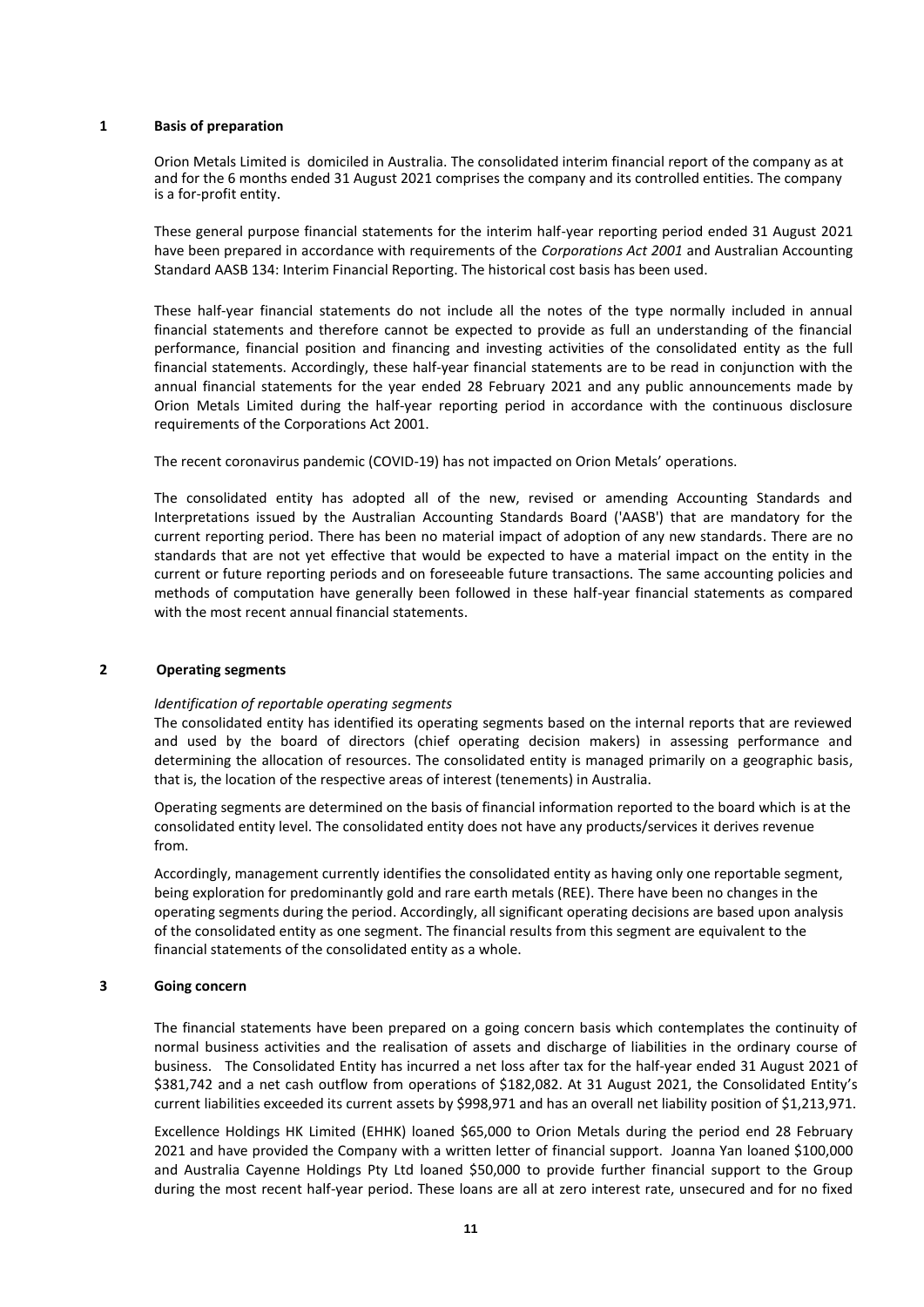### term.

The ability of the group to maintain continuity of normal business activities and to pay its debts as and when they fall due is dependent on its ability to successfully raise additional capital and/or successful exploration and subsequent exploitation of areas of interest through sale or development, as well as ongoing support from EHHK. These circumstances give rise to the existence of a material uncertainty that may cast significant doubt on the consolidated entity's ability to continue as a going concern.

Should the Group be unable to continue as a going concern, it may be required to realise its assets and extinguish its liabilities other than in the ordinary course of business, and at amounts that differ from those stated in the financial statements. This financial report does not include any adjustments relating to the recoverability and classification of recorded asset amounts or the amounts or classification of liabilities and appropriate disclosures that may be necessary should the Group be unable to continue as a going concern.

#### **4 Related party payables**

At half-year end the Company has received loans aggregating \$65,000 from EHHK (a related entity of Directors Yi Yang and Feng Wu), \$150,000 from Australia Cayenne Holdings Pty Ltd (a related entity of Director Bin Cai). These loans are at zero interest rate, unsecured and for no fixed term.

### **5 Contributed equity**

|                                                        | 31 August 2021 |                              | 28 February<br>2021 |  |  |
|--------------------------------------------------------|----------------|------------------------------|---------------------|--|--|
| 545,097,443 (28 February 2021: 545,097,443) fully paid | \$             |                              | \$                  |  |  |
| ordinary shares                                        |                | 15,547,717                   | 15,547,717          |  |  |
| Movements in ordinary share capital                    |                |                              |                     |  |  |
| <b>Details</b><br>Date                                 | <b>Shares</b>  | <b>Issue</b><br><b>Price</b> | \$                  |  |  |
| Balance at the<br>beginning of the<br>period           | 545,097,443    |                              | 15,547,717          |  |  |
| Balance at 31<br>August 2021                           | 545,097,443    |                              | 15,547,717          |  |  |

### **Dividends**

No dividends were declared or paid during the interim period.

### **6 Other income**

The company received income from other sources during the year, being government support to all businesses with employees because of the coronavirus pandemic, namely the ATO Cashflow Boost. Other income is recognised when there is reasonable assurance that the entity will comply with the conditions attached to the grant and reasonable assurance that the grant funds will be received.

## **7 Contingent liabilities**

The possibility of native title claim applications at some future time, under the provisions of the Native Title Act (1993), may affect access to and tenure of exploration tenements. Any substantial claim may have an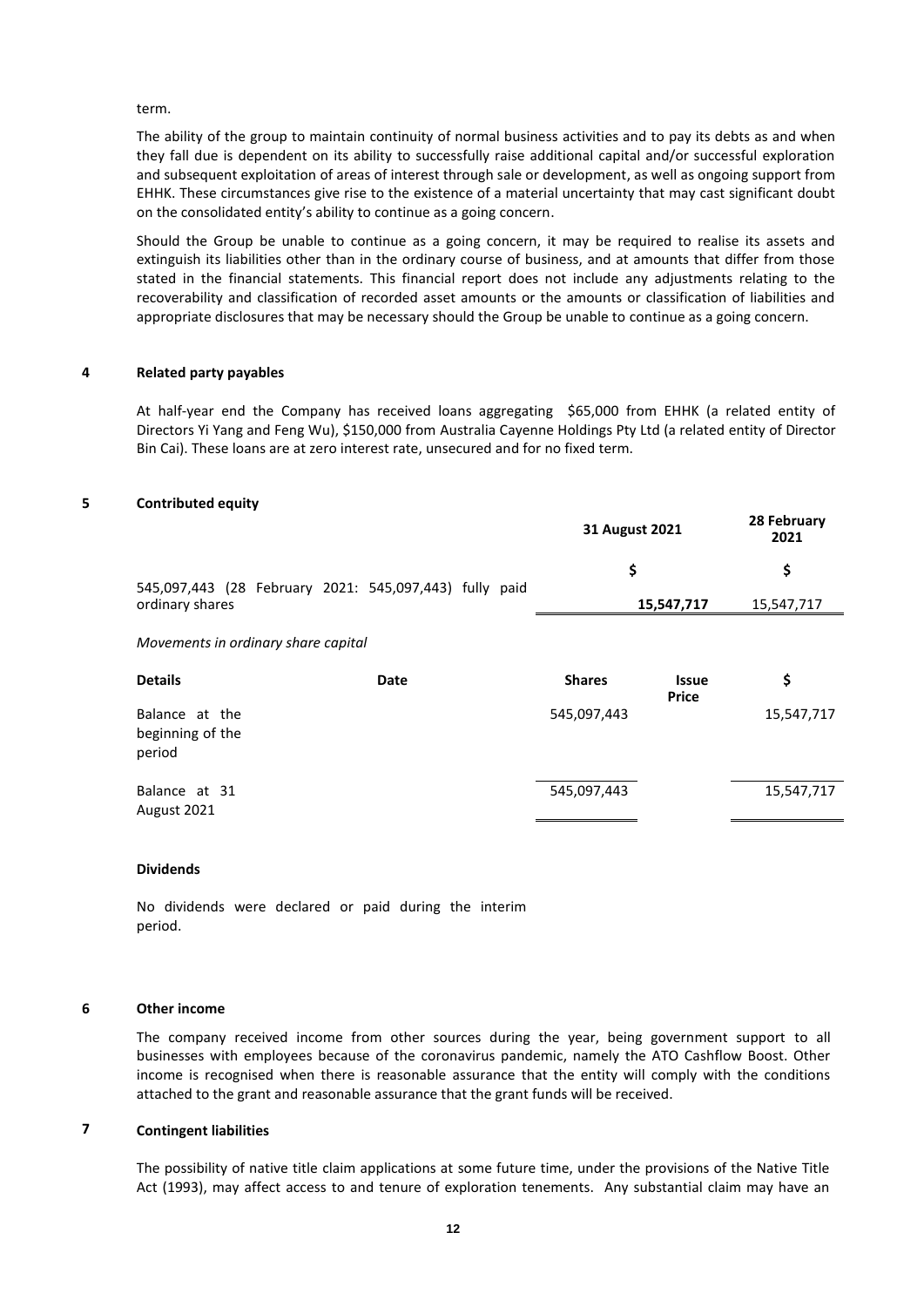effect on the value of the tenement affected by the claim. No provision has been made in the financial statments for the possibility of a native title claim application.

Directors are not aware of any contingent liabilities or contingent assets that are likely to have a material effect on the results of the consolidated entity as disclosed in these financial statements.

### **8 Events subsequent to the end of the reporting period**

No matters or circumstances have arisen since the end of the period which significantly affect the operations of the consolidated entity, the results of those operations or the state of affairs of the consolidated entity in the period under review other than EHHK has since period-end provided another loan of \$60,000 to the Company, making a total of \$125,000 in loans from this shareholder.

|                                 | 31 August 2021 | 28 February 2021 |
|---------------------------------|----------------|------------------|
|                                 | \$             | \$               |
| <b>Related parties</b><br>9     |                |                  |
| <b>Key Management Personnel</b> |                |                  |
| Short term employee benefits    | 176,011        | 240,515          |
| Post-employment benefits        | 2,375          | 4,750            |
|                                 | 178,386        | 245,265          |

### **Amounts owing to directors**

As at 31 August 2021, \$789,896 of trade and other payables balances related to unpaid fees owed to directors.

### **Substantial shareholder transactions**

As at reporting date EHHK held 400,000,000 shares in the Company. There were no substantial shareholder transactions during this period.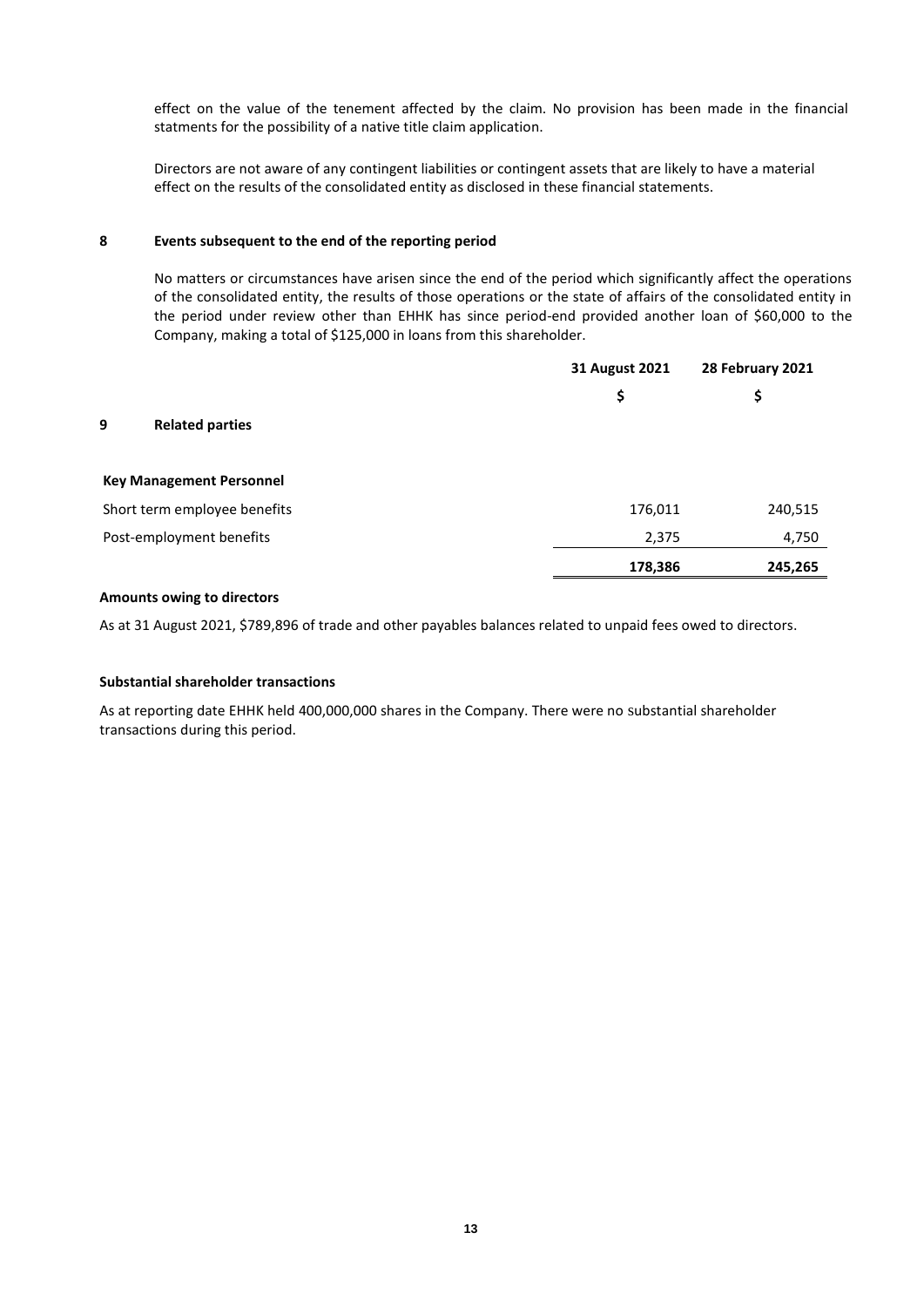## **Directors' Declaration**

In the directors' opinion:

- (a) the attached financial statements and notes are in accordance with the *Corporations Act 2001*, including:
	- (i) complying with Australian Accounting Standard AASB 134: Interim Financial Reporting; and
	- (ii) giving a true and fair view of the consolidated entity's financial position as at 31 August 2021 and of its performance for the half-year ended on that date; and
- (b) there are reasonable grounds to believe that Orion Metals Limited will be able to pay its debts as and when they become due and payable.

Signed in accordance with a resolution of directors.

 $\ell$  -

Mr. Bin Cai Director

Brisbane, 10 November 2021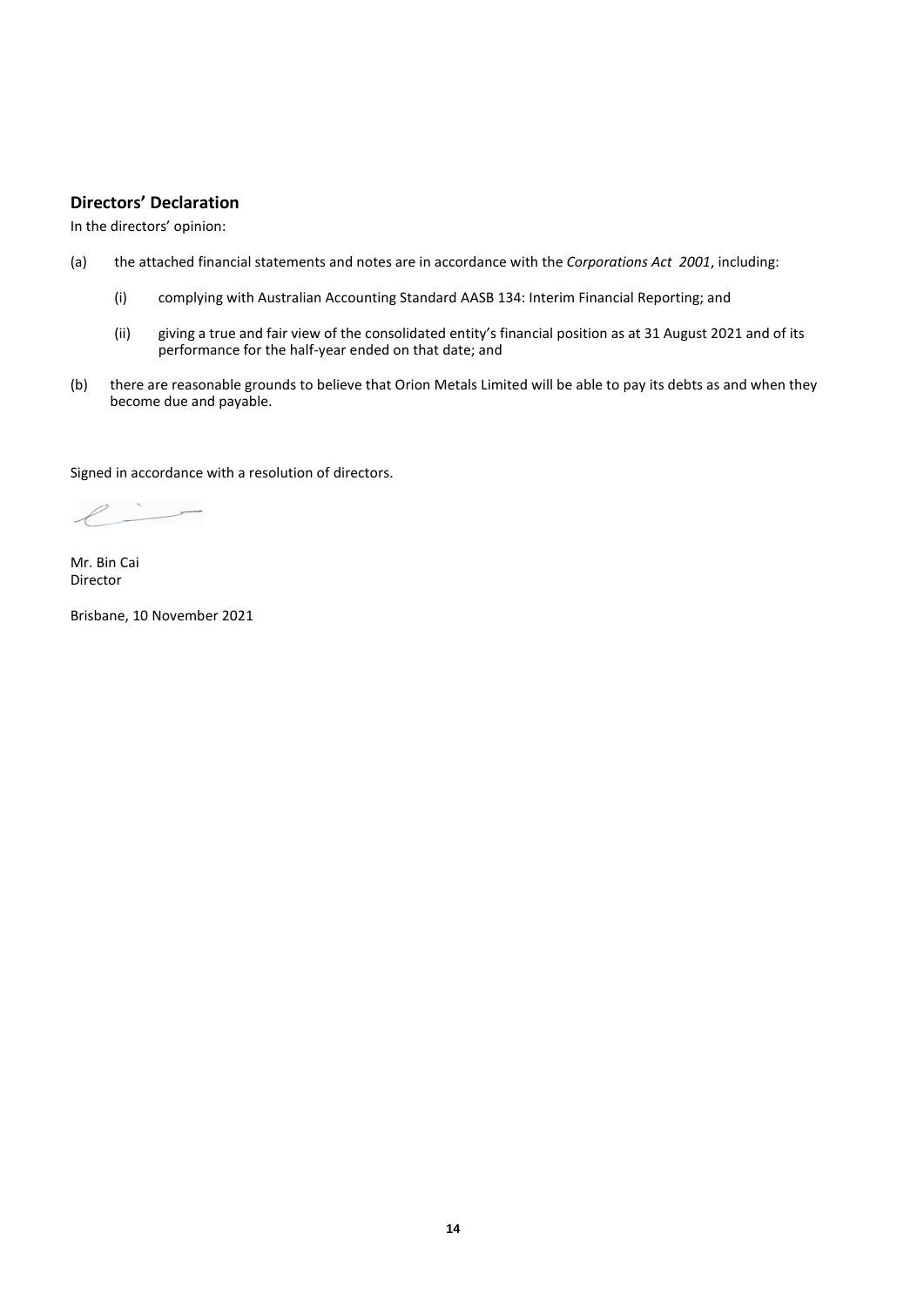

Level 10, 12 Creek St Brisbane QLD 4000 GPO Box 457 Brisbane QLD 4001 Australia

# **INDEPENDENT AUDITOR'S REVIEW REPORT**

To the members of Orion Metals Limited

# **Report on the Half-Year Financial Report**

## **Conclusion**

We have reviewed the half-year financial report of Orion Metals Limited (the Company) and its subsidiaries (the Group), which comprises the consolidated statement of financial position as at 31 August 2021, the consolidated statement of profit or loss and other comprehensive income, the consolidated statement of changes in equity and the consolidated statement of cash flows for the halfyear ended on that date, a summary of significant accounting policies and other explanatory information, and the directors' declaration.

Based on our review, which is not an audit, we have not become aware of any matter that makes us believe that the accompanying half-year financial report of the Group does not comply with the *Corporations Act 2001* including:

- (i) Giving a true and fair view of the Group's financial position as at 31 August 2021 and of its financial performance for the half-year ended on that date; and
- (ii) Complying with Accounting Standard AASB 134 *Interim Financial Reporting* and the *Corporations Regulations 2001.*

## **Basis for conclusion**

We conducted our review in accordance with ASRE 2410 *Review of a Financial Report Performed by the Independent Auditor of the Entity*. Our responsibilities are further described in the *Auditor's Responsibilities for the Review of the Financial Report* section of our report. We are independent of the Company in accordance with the auditor independence requirements of the *Corporations Act 2001* and the ethical requirements of the Accounting Professional and Ethical Standards Board's APES 110 *Code of Ethics for Professional Accountants (including Independence Standards)* (the Code) that are relevant to the audit of the annual financial report in Australia. We have also fulfilled our other ethical responsibilities in accordance with the Code.

We confirm that the independence declaration required by the *Corporations Act 2001* which has been given to the directors of the Company, would be the same terms if given to the directors as at the time of this auditor's review report.

## **Material uncertainty relating to going concern**

We draw attention to Note 3 in the financial report which describes the events and/or conditions which give rise to the existence of a material uncertainty that may cast significant doubt about the Group's ability to continue as a going concern and therefore the Group may be unable to realise its assets and discharge its liabilities in the normal course of business. Our conclusion is not modified in respect of this matter.

BDO Audit Pty Ltd ABN 33 134 022 870 is a member of a national association of independent entities which are all members of BDO Australia Ltd ABN 77 050 110 275, an Australian company limited by guarantee. BDO Audit Pty Ltd and BDO Australia Ltd are members of BDO International Ltd, a UK company limited by guarantee, and form part of the international BDO network of independent member firms. Liability limited by a scheme approved under Professional Standards Legislation.